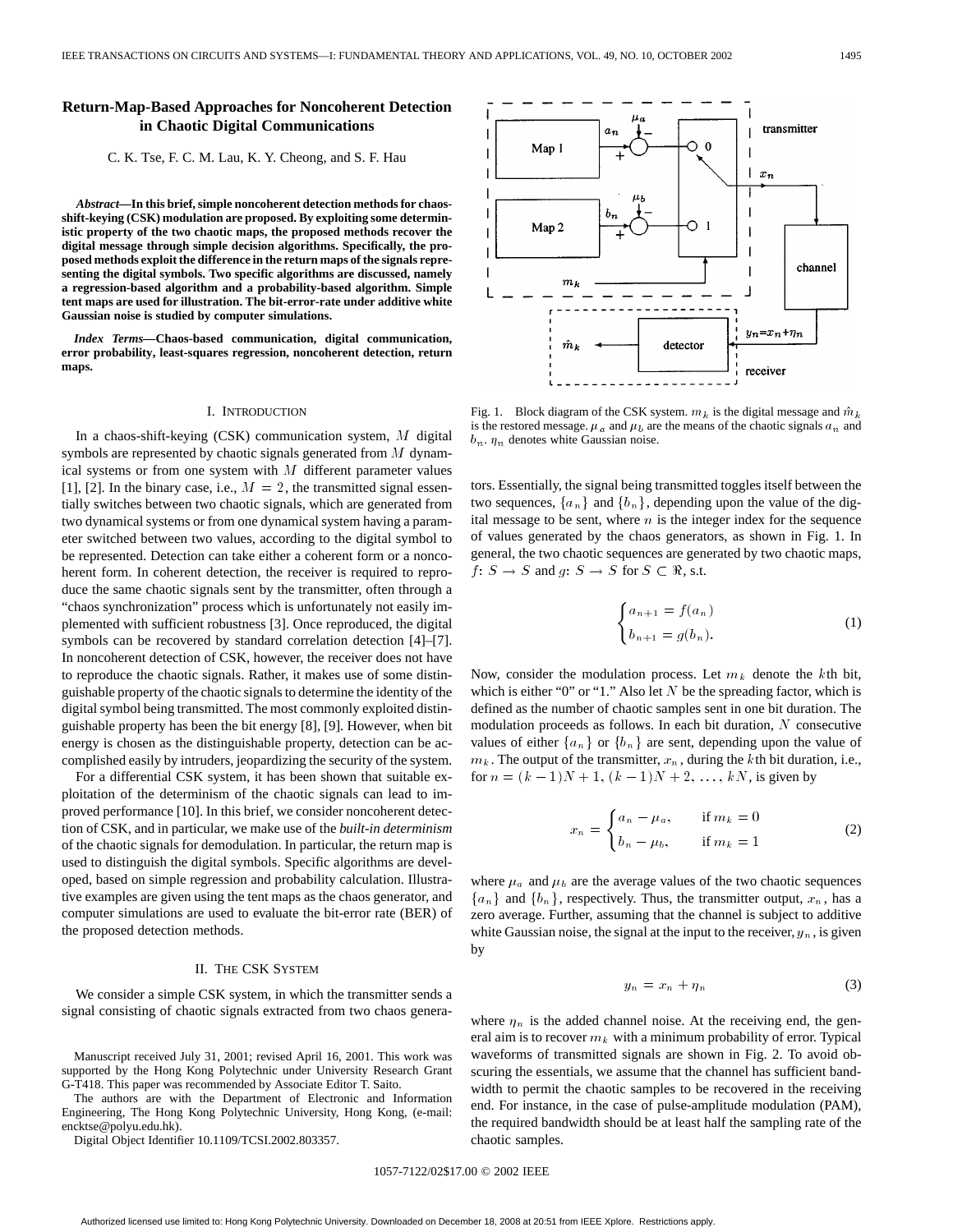

Fig. 2. Waveforms of (a) transmitted signal; (b) channel noise at  $E_b/N_0 = 15$ dB. Message is "01 010 101…" and spreading factor is 60. Signals are generated Fig. 2. Waveforms of (a) transmitted signal; (b) channel noise at  $E_b/N_0 = 15$  dB. Message is "01 010 101..." and spreading factor is 60. Signals are generated from the tent maps, i.e.,  $f(x) = 1 - 2|x - (1/2)|$  and  $g(x) = 2|x - (1/2$ 

#### III. NON-COHERENT DETECTION BASED ON RETURN MAPS

In this section, we discuss specific detection approaches that make use of some deterministic property of the chaotic signals. Specifically, the return map will be exploited for detection, and two particular algorithms will be expounded. The first one is based on regression, and the second on maximizing the *a posteriori* probability. Fig. 3 shows a block diagram of the return-map-based detector.

#### *A. Regression Approach*

As mentioned previously, the CSK system involves two chaotic maps. In our proposed system, the chaotic maps are assumed to be written in a common form  $h(.)$ , with one distinguishing parameter  $p$ , i.e.

$$
\begin{cases}\n\tilde{a}_{n+1} = h(p, \tilde{a}_n) \\
\tilde{b}_{n+1} = h(-p, \tilde{b}_n)\n\end{cases}
$$
\n(4)

where  $({\tilde a}_n,$   ${\tilde a}_{n+1})$  and  $(a_n, a_{n+1})$  are related by a simple transformation  $T: S^2 \to S'^2$ , and so are  $(\tilde{b}_n, \tilde{b}_{n+1})$  and  $(b_n, b_{n+1})$ . That is

$$
(\tilde{a}_n, \tilde{a}_{n+1}) = T(a_n, a_{n+1})
$$
\n(5)

$$
\left(\tilde{b}_n, \tilde{b}_{n+1}\right) = T(b_n, b_{n+1}).\tag{6}
$$

As will become apparent, this requirement permits a simple regression procedure to be applied to the return map for effective detection. In particular, we consider the simple case where the parameter  $p$  appears explicitly as a multiplier to a common function  $H(.)$ , i.e.

$$
\begin{cases}\n\tilde{a}_{n+1} = pH(\tilde{a}_n) \\
\tilde{b}_{n+1} = -pH(\tilde{b}_n)\n\end{cases} (7)
$$

As an example, consider the chaotic maps employing the tent maps  $f(x)=1 - 2|x - (1/2)|$  and  $g(x)=2|x - (1/2)|$  for all  $x \in S =$  $(0, 1)$ . The corresponding common form is given by

$$
H(x) = \frac{1}{2} - |2x| \tag{8}
$$

and  $p = 1$ . Here, the transformed domain and range are  $S' = (-(1/2), 1/2)$ . See Fig. 4(a).

Likewise, for the logistic maps  $f(x) = 4x(1 - x)$  and  $g(x) =$  $1 - 4x(1 - x)$ , with  $S = (0, 1)$ , the corresponding common form, with  $S' = (-(1/2), 1/2)$ , is

$$
H(x) = \left(x - \frac{\sqrt{2}}{4}\right)\left(x + \frac{\sqrt{2}}{4}\right) \tag{9}
$$

and  $p = 4$  in this case. See Fig. 4(b).

The detection approach involves first collecting the points  $(y_n, y_{n+1})$  for each bit. Then, the T transformation mentioned in the previous section is performed on these points, such that the resulting return map resembles either the curve  $y = pH(x)$  or  $y = -pH(x)$ under noise-free transmission, depending upon the transmitted bit  $m_k$  being "0" or "1." It should be noted that since the transmitter (as defined above) already removes the dc offset, the transformation may need to be adjusted to take into account the dc offset. For the two examples given above, no transformation is needed in the receiver because it is automatically done with the removal of the dc offset.

Under noisy conditions, the points on the collected and transformed return map appear scattered, but to a certain extent (depending upon the noise level) remain close to the curves  $y = \pm pH(x)$ . A typical reconstructed return map is shown in Fig. 5. Our detection is formulated on the basis of a regression algorithm which aims to find the best fit of the curve

$$
y = q_k H(x) \tag{10}
$$

to the points of the return map for the  $k$ th bit. The regression here is to estimate the parameter  $q_k$  such that the set of points is closest to the above curve in a least-square sense (see the Appendix). Once  $q_k$  is found, the decision rule can be as simple as

$$
\hat{m}_k = \begin{cases} 0, & \text{if } q_k > 0 \\ 1, & \text{otherwise.} \end{cases} \tag{11}
$$

*Remarks:* The essence of the transformation  $T$  is to allow the two chaotic maps to be written with *only one* parameter which "strongly" characterizes the map. If the map is written in terms of two or more parameters, then these parameters will jointly characterize the map. Thus, the estimated value of any one parameter may not provide sufficient characterization of the particular chaotic map in order to allow accurate decision to be made as to which map has been sent. Hence, with only one parameter characterizing the map, the detection can be more accurately done.

#### *B. Probability Approach*

In this subsection, we present an alternative approach for detection. The basis is still the return map, but the algorithm is based on maximizing the *a posteriori* probability.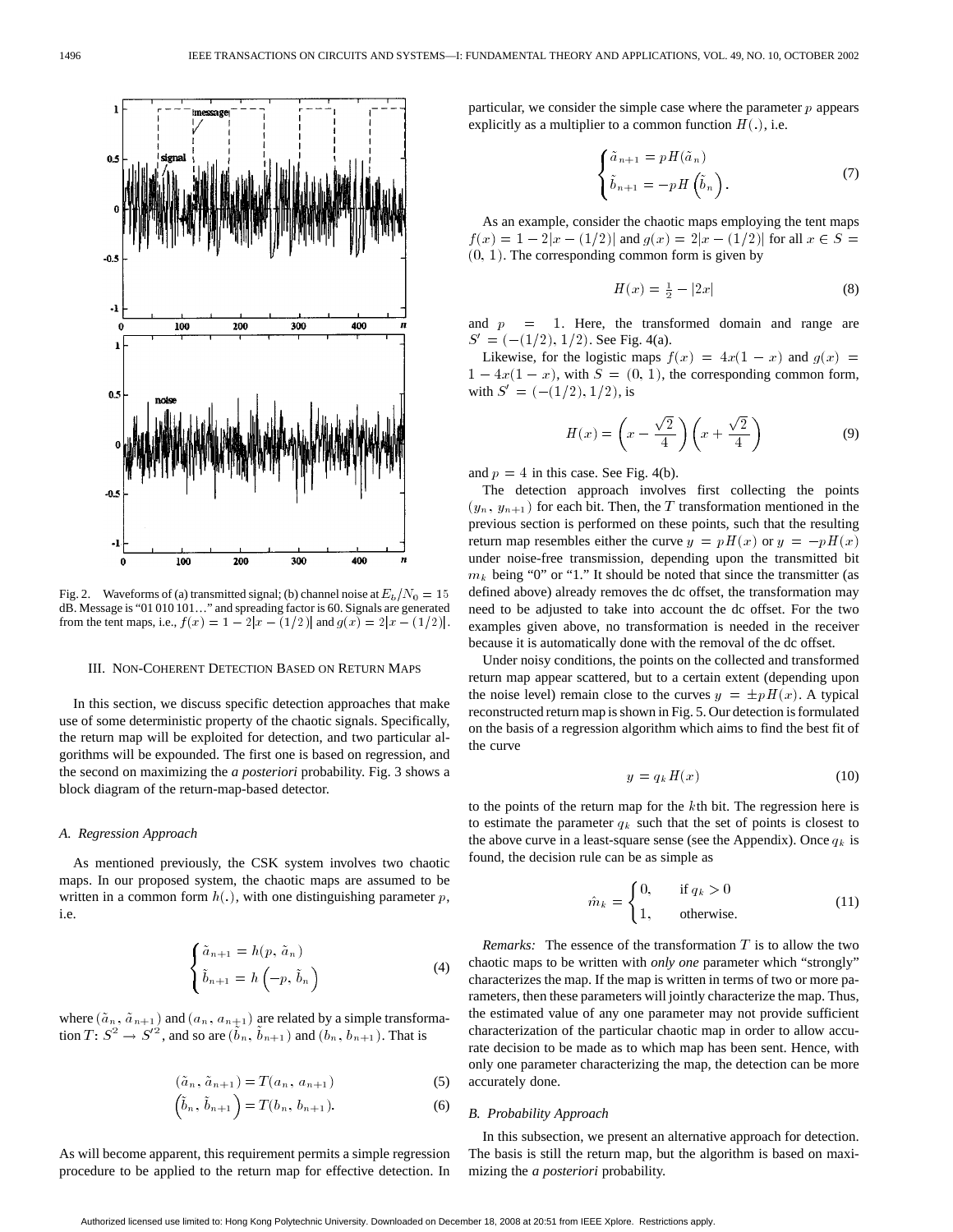

Fig. 3. Block diagram of the return-map-based detector.



 $\sqrt{2}/4$ )(x +  $\sqrt{2}/4$ ), p = 4.



Fig. 5. Return map of received signal for symbol "0" at  $E_b/N_0 = 25$  dB. Spreading factor is 60.

Without loss of generality, we consider the received signal for the first symbol, i.e.,  $k = 1$ . For convenience of the subsequent description, we denote the received signal block for the first bit by  $y = (y_1 \ y_2 \ \cdots \ y_N)$ , and define the observation vectors as  $v_i = (y_i \ y_{i+1})$  for  $i = 1, 2, ..., N - 1$ . Define also

 $V = (v_1 \ v_2 \ \cdots \ v_{N-1})$ . Note that this is simply the return map constructed for the first bit. We decode the incoming chaotic signal block by selecting the symbol that would maximize the *a posteriori* probability given  $V$ , i.e.

$$
\hat{m}_1 = \arg\max_{m_1} \text{Prob}(m_1 \text{ is sent} | V). \tag{12}
$$

As the *a posteriori* probability is not convenient to calculate, the Bayes' rule is applied to  $\mathrm{Prob}(m_1 \text{ is sent } | \textbf{V})$  to obtain

$$
Prob(m_1 \text{ is sent} | \mathbf{V}) = \frac{p(\mathbf{V} | m_1 \text{ is sent})}{p(\mathbf{V})} \times Prob(m_1 \text{ is sent})
$$
\n(13)

where  $p(.)$  denotes the probability density function. Hence, (12) can be re-written as

$$
\hat{m}_1 = \arg\max_{m_1} p(V|m_1 \text{ is sent}) \tag{14}
$$

because  $\text{Prob}(0 \text{ is sent}) = \text{Prob}(1 \text{ is sent})=1/2$  and  $p(V)$  is independent of  $m_1$ . In this detection scheme, we assume that  $v_i$  and  $v_j$  are independent for  $i \neq j$ . Thus,  $p(V | m_1$  is sent) in (14) can be expressed<br>as as

$$
p(V|m_1 \text{ is sent}) = \prod_{i=1}^{N-1} p(v_i|m_1 \text{ is sent}). \tag{15}
$$

It should be pointed out that with this assumption, we effectively neglect the interdependence between the observation vectors, and thus the probability of an error occurring is expected to be larger than that of the optimal case studied by Hasler and Schimming [5], [6].

We also assume that in each of the observation vectors  $v_i = (y_i \ y_{i+1}) \ (i = 1, 2, \ldots, N - 1)$ , the initial condition of the chaotic signal  $s_i$  that gives rise to  $y_i$  is randomly selected from the chaotic range of the map according to the natural invariant probability density of the chaotic map. Now, suppose a "0" is sent, i.e.,  $m_1 = 0$ , and the corresponding iterative map is f. Hence, we have

$$
p(\mathbf{v}_i|0 \text{ is sent})
$$
  
= 
$$
\int_{-\infty}^{\infty} p(\mathbf{v}_i|(0 \text{ is sent}, s_i)) \rho_f(s_i) ds_i
$$
  
= 
$$
\int_{-\infty}^{\infty} \frac{1}{2\pi \sigma_n^2}
$$
  

$$
\times \exp\left(-\frac{(y_i - s_i)^2 + (y_{i+1} - f(s_i))^2}{2\sigma_n^2}\right) \rho_f(s_i) ds_i
$$
  
= 
$$
\frac{1}{2\pi \sigma_n^2} \int_{-\infty}^{\infty} \rho_f(x)
$$
  

$$
\times \exp\left(-\frac{(y_i - x)^2 + (y_{i+1} - f(x))^2}{2\sigma_n^2}\right) dx
$$
 (16)

where  $\rho_f(x)$  and  $\sigma_n^2$  denote the natural invariant probability density of f and variance of noise (noise power), respectively. Similarly, when a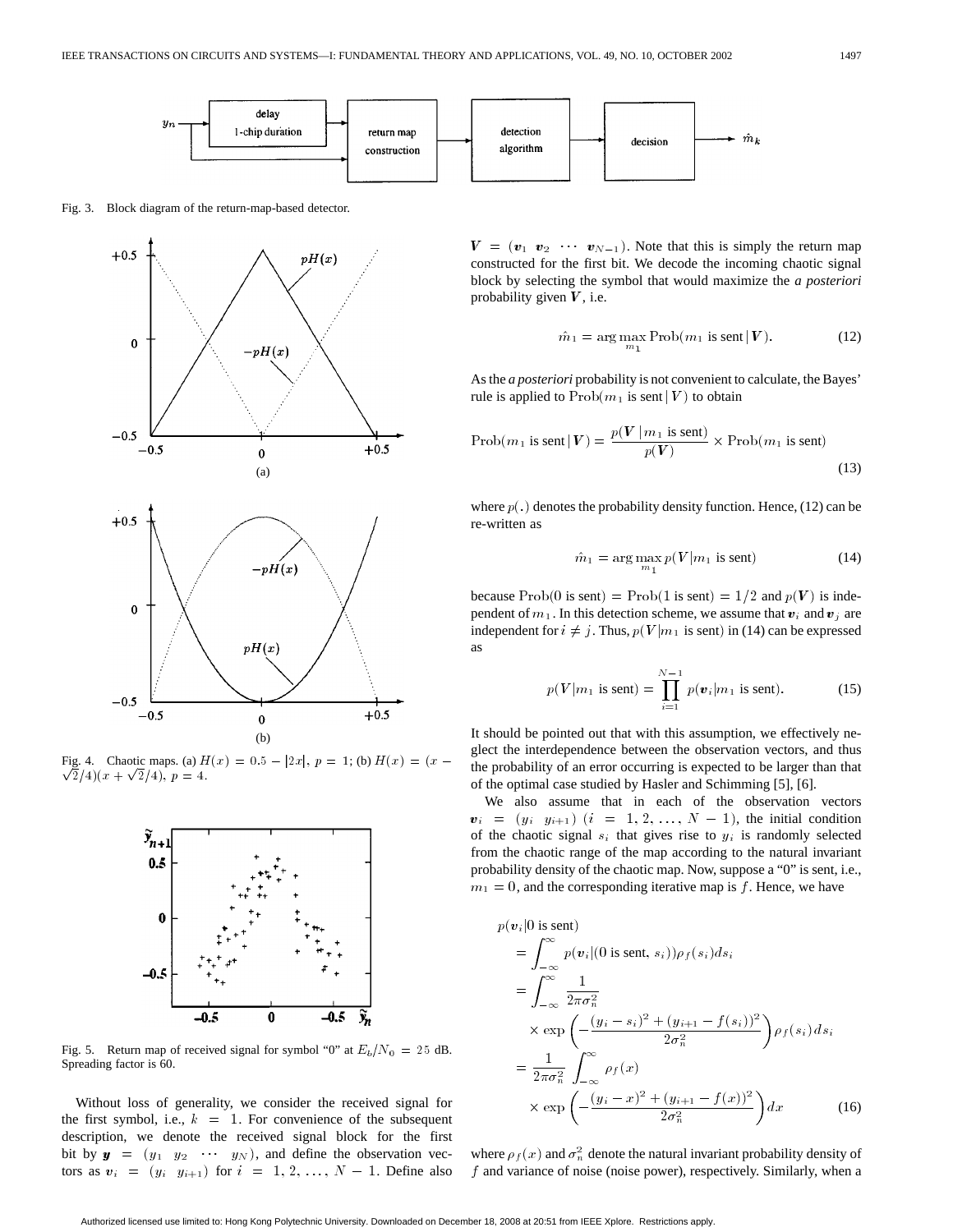

Fig. 6. BER (log scale) versus  $E_b/N_0$  using the proposed regression-based detection. Spreading factor  $N = 10$ , 20, 40, and 100. Thick dash line corresponds to DCSK with  $N/2 = 10$  which doubles the bandwidth requirement of our  $N = 10$  case, and thick dot–dash line corresponds to DCSK with  $N/2=5$  which requires same bandwidth as our  $N = 10$  case.

"1" is sent and the corresponding iterative map is  $g$ , it is readily shown that

$$
p(\mathbf{v}_i | 1 \text{ is sent}) = \frac{1}{2\pi\sigma_n^2} \int_{-\infty}^{\infty} \rho_g(x)
$$

$$
\times \exp\left(-\frac{(y_i - x)^2 + (y_{i+1} - g(x))^2}{2\sigma_n^2}\right) dx
$$
(17)

where  $\rho_q(x)$  represents the probability density of g. Note that since the transmitted signal contains no dc bias, the maps  $f$  and  $g$  should be chosen or translated appropriately such that they consistently contain no dc offset. The decision rule is simply given by

$$
\hat{m_1} = \begin{cases} 0, & \text{if } \prod_{i=1}^{N-1} p(v_i | 0 \text{ is sent}) > \prod_{i=1}^{N-1} p(v_i | 1 \text{ is sent}) \\ 1, & \text{otherwise.} \end{cases}
$$
(18)

The same detection algorithm applies to all other bits.

## IV. SIMULATION RESULTS AND COMPARISONS

The performance of the proposed detection methods is evaluated by computer simulations. We use the simple tent maps [Fig. 4(a)] for chaos generation, and we present the BER of the system for a range of spreading factors. Results for the two cases, corresponding to the regression-based and probability-based algorithms, are presented separately. For consistency we adopt the usual definition of  $E_b/N_0$ throughout the sequel, i.e.

$$
\frac{E_b}{N_0} = \frac{\frac{1}{N_b} \sum_{n=1}^{N_b N} x_n^2}{\frac{2}{N_b N} \sum_{n=1}^{N_b N} \eta_n^2} = \frac{N}{2} \left(\frac{\sigma_s^2}{\sigma_n^2}\right)
$$
(19)

where  $N_b$  is the number of bits simulated, N is the spreading factor (number of chips per bit),  $\sigma_s^2$  is the signal power and  $\sigma_n^2$  is the noise power.



Fig. 7. Dependence of BER upon spreading factor  $N$  for the regression-based detector. The tent maps are used as chaos generators.



Fig. 8. BER (log scale) versus  $E_b/N_0$  using the proposed probability-based detection. Spreading factor  $N = 4, 8, 16,$  and 32. The performance of the DCSK system is shown for comparison.

#### *A. Regression Approach*

For the regression-based detection, Fig. 6 shows the plots of the BER versus the usual  $E_b/N_0$ . For comparison we show the performance of the most widely studied noncoherent DCSK system with  $N = 10$  and 20 [11], [12]. It is fairer to compare the DCSK system for  $N = 20$ with our case for  $N = 10$ , since half of the chips in DCSK are used as reference, though the DCSK with  $N = 20$  doubles the bandwidth requirement [13].

Next, we study the effect of varying the spreading factor  $N$ . From the simulation results, we may conclude that for constant  $E_b/N_0$ , the BER reaches a minimum for a certain spreading factor, as shown in Fig. 7. This behavior occurs typically in noncoherent detection and can be explained as follows. For small  $N$ , detection accuracy is poor due to insufficient data points. Thus, detection improves as  $N$  increases. However, as N increases, the noise level increases accordingly for constant  $E_b/N_0$ , causing deterioration of the performance. For small N, the advantage that can be gained from increasing data points is more significant than the corresponding deterioration due to increased noise level. However, for large N, the noise admitted becomes excessive, and the advantage that can be gained from increasing data points becomes insignificant, causing overall deterioration of the performance.

## *B. Probability Approach*

The tent maps are again employed to generate the chaotic sequences. In Fig. 8, the BERs versus  $E_b/N_0$  are shown. We observe that for